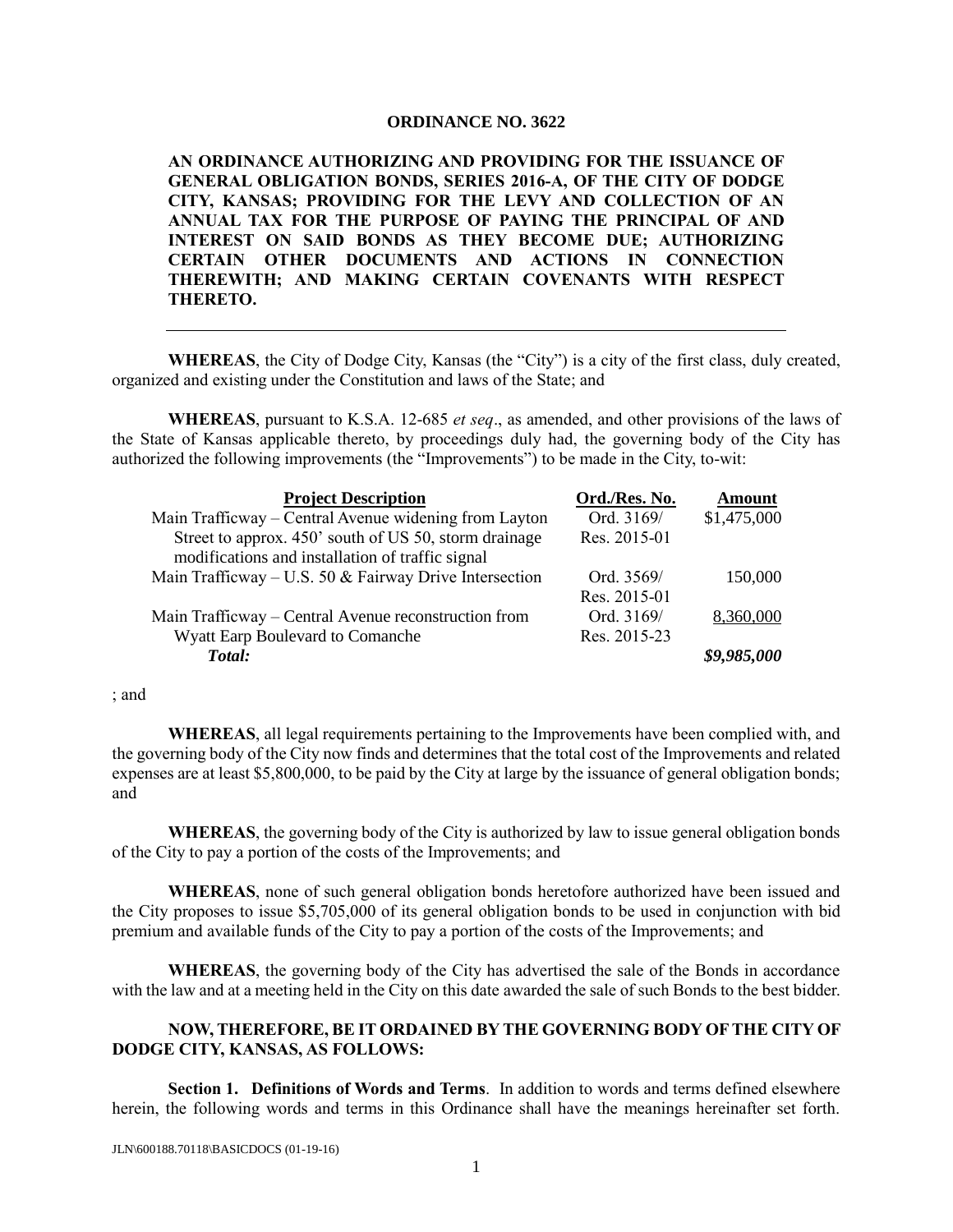Unless the context shall otherwise indicate, words importing the singular number shall include the plural and vice versa, and words importing persons shall include firms, associations and corporations, including public bodies, as well as natural persons.

**"Act"** means the Constitution and statutes of the State including K.S.A. 10-101 to 10-125, inclusive, K.S.A. 10-620 *et seq*. and K.S.A. 12-685 *et seq*., all as amended and supplemented from time to time.

**"Bond and Interest Fund"** means the Bond and Interest Fund of the City for its general obligation bonds.

**"Bond Resolution"** means the resolution to be adopted by the governing body of the City prescribing the terms and details of the Bonds and making covenants with respect thereto.

**"Bonds"** means the City's General Obligation Bonds, Series 2016-A, dated February 3, 2016, authorized by this Ordinance.

**"City"** means the City of Dodge City, Kansas.

**"Clerk"** means the duly appointed and acting Clerk of the City or, in the Clerk's absence, the duly appointed Deputy, Assistant or Acting Clerk.

**"Director of Finance"** means the duly appointed and acting Director of Finance of the Issuer or, in the Director's absence, the duly appointed Deputy, Assistant or Acting Finance Director of the City.

**"Improvements"** means the improvements referred to in the preamble to this Ordinance and any Substitute Improvements.

**"Mayor"** means the duly elected and acting Mayor of the City or, in the Mayor's absence, the duly appointed and/or elected Vice Mayor or Acting Mayor of the City.

**"Ordinance"** means this Ordinance authorizing the issuance of the Bonds.

**"Substitute Improvements"** means the substitute or additional improvements of the City authorized in the manner set forth in the Bond Resolution.

**Section 2. Authorization of the Bonds.** There shall be issued and hereby are authorized and directed to be issued the General Obligation Bonds, Series 2016-A, of the City in the principal amount of \$5,705,000, for the purpose of providing funds to: (a) pay a portion of the costs of the Improvements; and (b) pay costs of issuance of the Bonds.

**Section 3. Security for the Bonds**. The Bonds shall be general obligations of the City payable as to both principal and interest from ad valorem taxes which may be levied without limitation as to rate or amount upon all the taxable tangible property, real and personal, within the territorial limits of the City. The full faith, credit and resources of the City are hereby irrevocably pledged for the prompt payment of the principal of and interest on the Bonds as the same become due.

**Section 4. Terms, Details and Conditions of the Bonds.** The Bonds shall be dated and bear interest, shall mature and be payable at such times, shall be in such forms, shall be subject to redemption and payment prior to the maturity thereof, and shall be issued and delivered in the manner prescribed and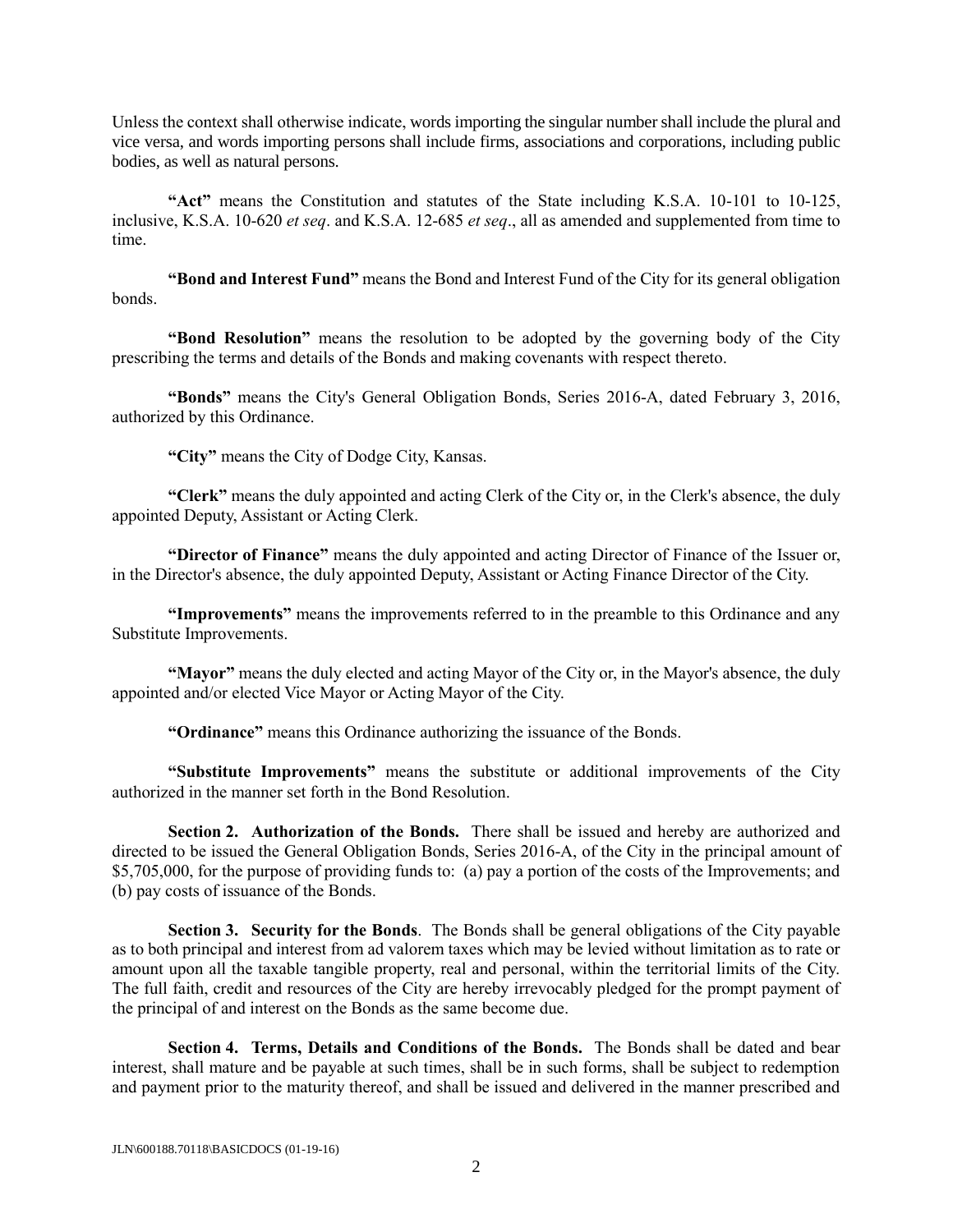subject to the provisions, covenants and agreements set forth in the Bond Resolution hereafter adopted by the governing body of the City.

**Section 5. Levy and Collection of Annual Tax.** The governing body of the City shall annually make provision for the payment of principal of, premium, if any, and interest on the Bonds as the same become due by levying and collecting the necessary taxes upon all of the taxable tangible property within the City in the manner provided by law.

The taxes above referred to shall be extended upon the tax rolls in each of the several years, respectively, and shall be levied and collected at the same time and in the same manner as the general ad valorem taxes of the City are levied and collected, shall be used solely for the payment of the principal of and interest on the Bonds as and when the same become due and the fees and expenses of the Paying Agent. The proceeds derived from said taxes shall be deposited in the Bond and Interest Fund.

If at any time said taxes are not collected in time to pay the principal of or interest on the Bonds when due, the Treasurer is hereby authorized and directed to pay said principal or interest out of the general funds of the City and to reimburse said general funds for money so expended when said taxes are collected.

**Section 6. Further Authority.** The Mayor, Director of Finance, Clerk and other City officials are hereby further authorized and directed to execute any and all documents and take such actions as they may deem necessary or advisable in order to carry out and perform the purposes of the Ordinance, and to make alterations, changes or additions in the foregoing agreements, statements, instruments and other documents herein approved, authorized and confirmed which they may approve, and the execution or taking of such action shall be conclusive evidence of such necessity or advisability.

**Section 7. Governing Law.** This Ordinance and the Bonds shall be governed exclusively by and construed in accordance with the applicable laws of the State.

**Section 8. Effective Date.** This Ordinance shall take effect and be in full force from and after its passage by the governing body of the City and publication in the official City newspaper.

[BALANCE OF THIS PAGE INTENTIONALLY LEFT BLANK]